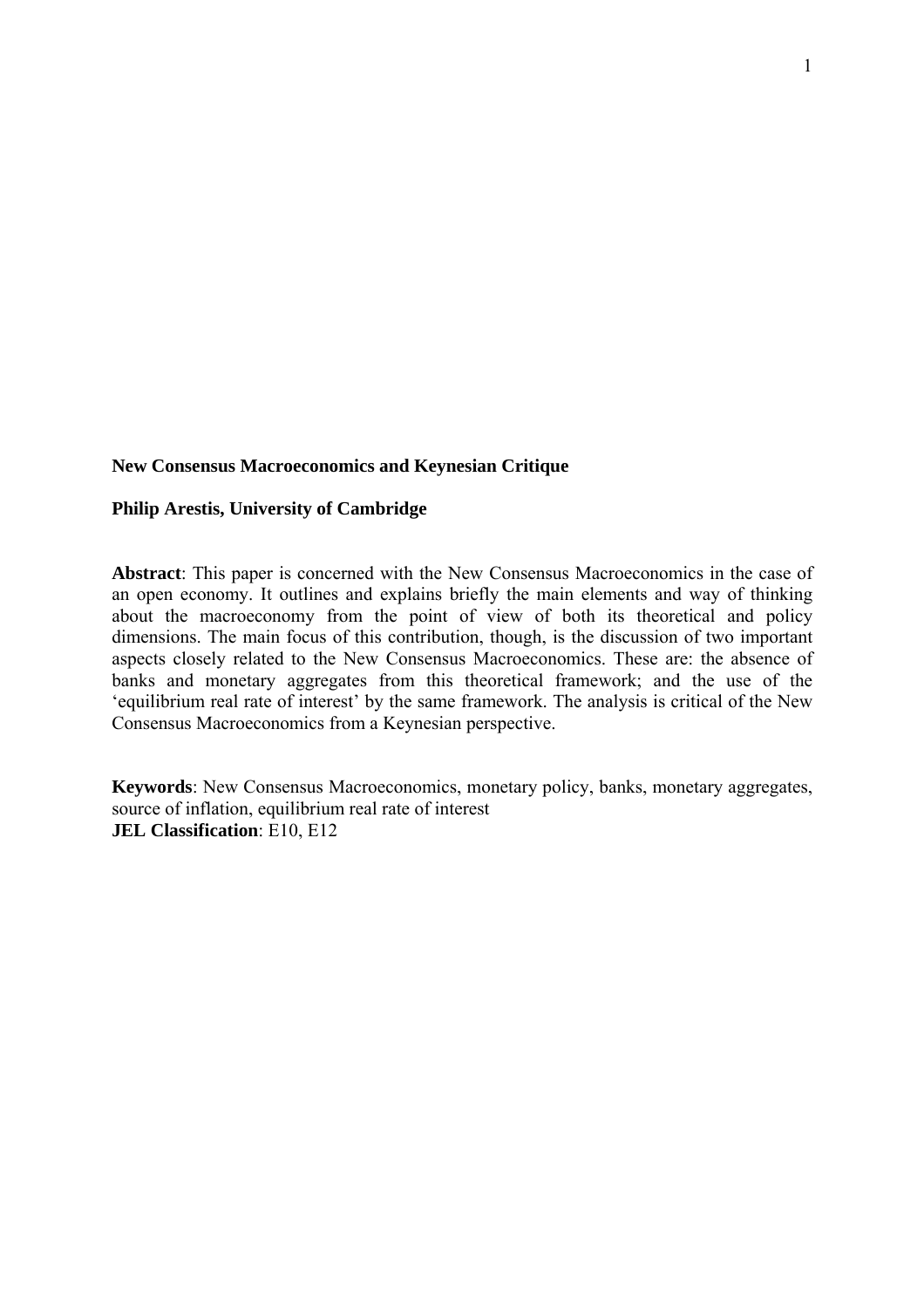#### **New Consensus Macroeconomics and Keynesian Critique**

### **1. Introduction**

 $\overline{a}$ 

A New Consensus in Macroeconomics (NCM in short) has emerged over the past decade or so, which has become highly influential in terms of current macroeconomics thinking and of macroeconomic policy, especially monetary policy. The NCM is now firmly established amongst both academia and economic policy circles. It is also true to say that it draws heavily on the so-called new Keynesian economics (see Meyer, 2001, for an introduction; Woodford, 2003, for very detailed elaboration albeit using the term neo-Wicksellian; and the Bank of England, 2005, for a model along NCM lines in the context of building a macro-economic model).<sup>1</sup> The birth of NCM was made possible after the collapse of the Grand Neoclassical Synthesis in the 1970s.<sup>[2](#page-1-1)</sup> Macroeconomists never took much notice of the reconstruction of New Classical macroeconomics with rational expectations. By contrast, New Keynesian macroeconomics was transformed into what we now label as New Consensus Macroeconomics. The latter has managed to encapsulate those early developments of macroeconomics in the 1970s, including rational expectation, but with assumptions that were also acceptable to the old neoclassical synthesis proponents. Galí and Gertler (2007) suggest that the New Keynesian paradigm, which arose in the 1980s, provided sound microfoundations along with the concurrent development of the real business cycle approach that promoted the explicit optimization behaviour aspect. Those developments along with macroeconomic features that previous paradigms lacked, such as the long-run vertical Phillips curve, resulted in the NCM. Woodford (209) argues that the new consensus has come about "because progress in macroeconomic analysis has made it possible to see that the alternative which earlier generations felt it necessary to choose were not so thoroughly incompatible when understood more deeply" (pp. 2-3).

The policy implications of the NCM paradigm are particularly important for this development aspect of macroeconomics. Price stability can be achieved through monetary policy since inflation is a monetary phenomenon; as such it can only be controlled through changes in the rate of interest. It is, thus, agreed, that monetary policy is effective as a means of inflation control. This is no longer controversial in view of "the worldwide success of disinflation policies of the 1980s and 1990s" (Woodford, 2009, pp. 12-13). Goodfriend (2007) also argues that this particular set of propositions, amongst many other, have been backed by actual monetary policy experience in the US, and other countries around the globe, following the abandonment of money supply rules in the early  $1980s$ .<sup>[3](#page-1-2)</sup> Academic contributions also helped the foundations of the NCM on both theoretical and empirical grounds; for example, "The Taylor Rule became the most common way to model monetary policy" (Goodfriend, op. cit., p. 59; see also, Orphanides, 2007). In fact, for Goodfriend (2007), "One reason the Federal Reserve began to talk openly about interest rate policy in 1994 was that academic economists had begun to do so. Indeed, thinking about monetary policy as interest rate policy

<span id="page-1-0"></span><sup>&</sup>lt;sup>1</sup> The NCM framework, and its implications for monetary policy, was suggested initially by Goodfriend and King (1997) and Clarida et al. (1999). For an extensive theoretical treatment see Woodford (2003).  $\frac{2}{5}$  See Geli and Gortler (2007) for a summary of the reasons for the sollarse of necessaries Escapem

<span id="page-1-1"></span><sup>&</sup>lt;sup>2</sup> See Galí and Gertler (2007) for a summary of the reasons for the collapse of neoclassical Economics.<br><sup>3</sup> Goodfriend (2007) refers to a number of examples: notably New Zealand and Ganada was the first

<span id="page-1-2"></span><sup>&</sup>lt;sup>3</sup> Goodfriend (2007) refers to a number of examples: notably New Zealand and Canada were the first countries to adopt the economic policy implications of the NCM framework in the early 1990s. The UK and Canada followed similar initiatives shortly afterwards in 1992, with many other countries adopting similar policies since that period (with the developing and emerging world following suit by the end of the 1990s; indeed, the IMF in the case of Brazil in 1999 strongly recommended the adoption of NCM type of economic policies).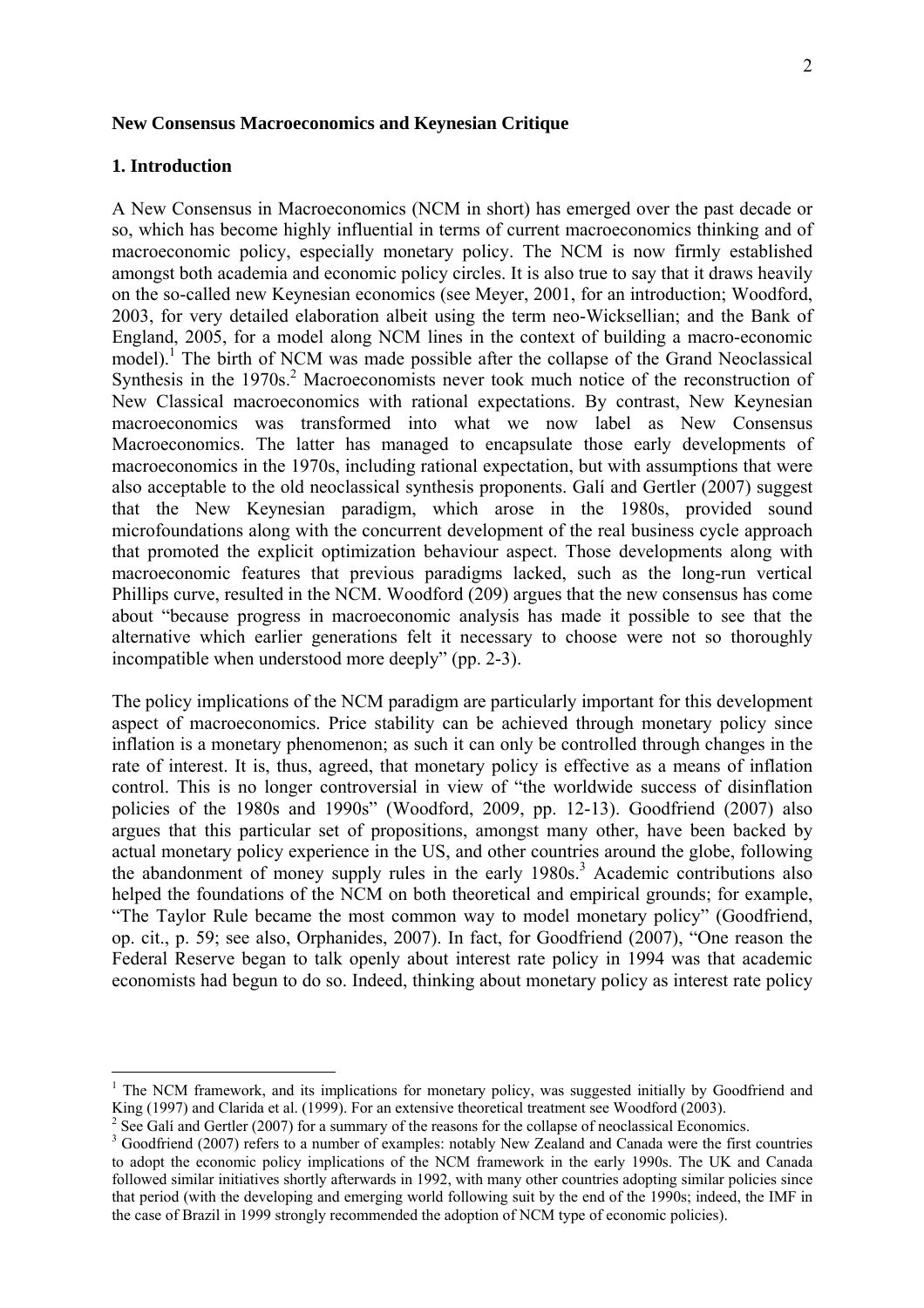is one of the hallmarks of the new consensus that has made possible increasingly fruitful interaction between academics and central bankers" (p. 59). $<sup>4</sup>$  $<sup>4</sup>$  $<sup>4</sup>$ </sup>

The discussion and assessment of the NCM in this contribution is in the context of an open economy (see, also, Arestis, 2007b). We begin in section 2, after this introduction, with the open economy aspect of the NCM, which enables some attention to be given to the exchange rate channel of the transmission mechanism of monetary policy in addition to the aggregate demand channel and the inflation expectations channel. In the context of this extended model of NCM its policy implications are examined in the same section. We critically appraise NCM and its policy implications in section 3, while section 4, the final section, summarises and concludes.

## **2. An Open Economy New Consensus Macroeconomics and Policy Implications**

We discuss an open economy NCM model first, followed by its policy implications. It is worth noting at the outset that the NCM is a framework in which there is no role for 'money and banking', and there is only a single rate of interest.<sup>[5](#page-2-1)</sup> Two of the key assumptions made are worth emphasising: the first is that price stability is the primary objective of monetary policy; and the second is that inflation is a monetary phenomenon and as such it can only be controlled by monetary policy means, this being the rate of interest under the control of the central bank. This should be undertaken through interest rate manipulation. Monetary policy is thereby upgraded but at the same time fiscal policy is downgraded. This raises the issue of whether deflation is maniputable through changes in interest rates since the latter cannot fall below zero. These and many other aspects of the NCM framework are further highlighted and discussed in what follows in this section.

# **2.1 The Open Economy NCM model**

Drawing on Arestis (2007b; see also Angeriz and Arestis, 2007), we utilise the following sixequation model for this purpose.

$$
(1) \tYgt = a0 + a1Ygt-1 + a2Et(Ygt+1) + a3[Rt – Et(pt+1)] + a4(rer)t + s1
$$

(2) 
$$
p_t = b_1 Y_{t}^{g} + b_2 p_{t-1} + b_3 E_t(p_{t+1}) + b_4 [E_t(p_{wt+1}) - E_t \Delta(er)_t] + s_2
$$

(3) 
$$
R_t = (1 - c_3)[RR^* + E_t(p_{t+1}) + c_1Y_{t-1}^g + c_2(p_{t-1} - p^T)] + c_3R_{t-1} + s_3
$$

(4) 
$$
(\text{rer}_t) = d_0 + d_1[[(R_t - E_t(p_{t+1})] - [(R_{wt}) - E(p_{wt+1})]] + d_2(CA)_t + d_3E(\text{rer})_{t+1} + s_4
$$

(5) 
$$
(CA)t = e0 + e1(rer)t + e2Ygt + e3Ygwt + s5
$$

$$
(6) \qquad er_t = rer_t + P_{wt} - P_t
$$

 $\overline{a}$ 

The symbols have the following meaning.  $a_0$  is a constant that could reflect, inter alia, the fiscal stance,  $Y^g$  is the domestic output gap and  $Y^g$ <sub>w</sub> is world output gap, R is nominal rate of

<span id="page-2-0"></span><sup>&</sup>lt;sup>4</sup> We would caution the reader in terms of the claims of the NCM supporters in view of more recent assessment of the NCM and its policy implications (see, for example, Angeriz and Arestis, 2007, 2008, 2009; Arestis and Sawyer, 2004b).

<span id="page-2-1"></span><sup>&</sup>lt;sup>5</sup> There is of course the role of money as a unit of account. However, in view of real money balances being a negligible component of total wealth there are no wealth effects of money on spending. Although monetary policy is central in NCM, money plays no role other than being a unit of account (Galí and Gertler, 2007, pp. 28-29).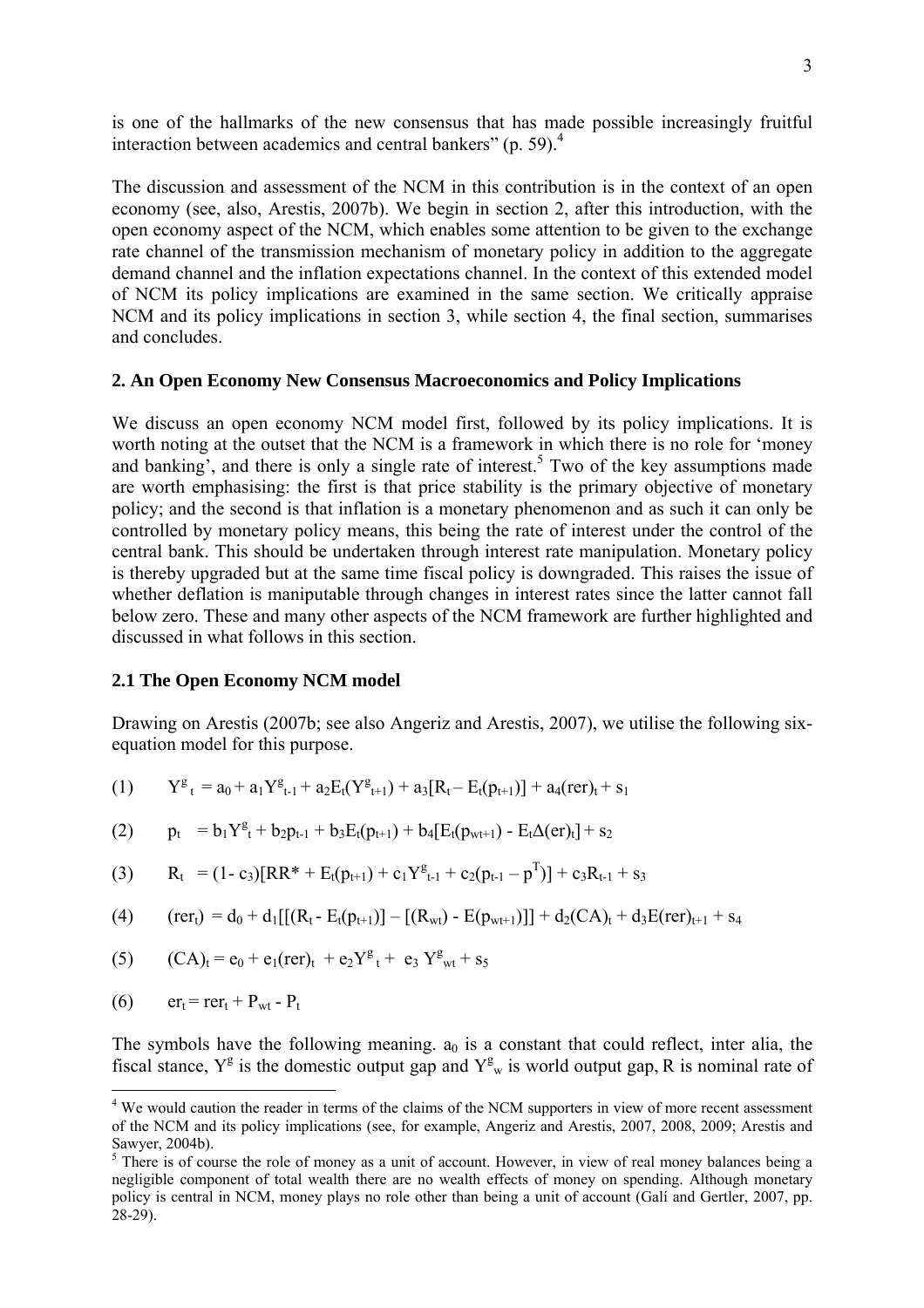interest (and  $R_w$  is the world nominal interest rate), p is rate of inflation (and  $p^w$  is the world inflation rate),  $p^T$  is inflation rate target,  $RR^*$  is the 'equilibrium' real rate of interest, that is the rate of interest consistent with zero output gap, which implies from equation (2) a constant rate of inflation; (rer) stands for the real exchange rate, and (er) for the nominal exchange rate, defined as in equation (6) and expressed as foreign currency units per domestic currency unit,  $P_w$  and P (in logarithms) are world and domestic price levels respectively, CA is the current account of the balance of payments, and  $s_i$  (with  $i = 1, 2, 3, 4$ , 5) represents stochastic shocks, and  $E_t$  refers to expectations held at time t. The change in the nominal exchange rate appearing in equation 2 can be derived from equation 6 as ∆er = ∆rer  $+ p<sub>wt</sub> - p<sub>t</sub>$ .

Equation (1) is the aggregate demand equation with the current output gap determined by past and expected future output gap, the real rate of interest and the real exchange rate (through effects of demand for exports and imports). It is important to also note that what monetary policy is thought to influence via this relationship, therefore, is the output gap, namely the difference between actual output from trend output. The latter is the output that prevails when prices are perfectly flexible without any cyclical distortions in place; it is, thus, a long-run variable, determined by the supply side of the economy. Equation (1) emanates from intertemporal optimisation of expected lifetime utility that reflects optimal consumption smoothing subject to a budget constraint (see, for example, Blanchard and Fischer, 1989, Chapter 2).<sup>6</sup> It is, thus, a forward-looking expectational relationship, which implies that the marginal rate of substitution between current and future consumption, ignoring uncertainty and adjusted for the subjective rate of time discount, is equal to the gross real rate of interest. There are both lagged adjustment and forward-looking elements. The intertemporal utility optimization is based on the assumption that all debts are ultimately paid in full; this is known as the transversality condition. It means that all economic agents are perfectly credit worthy. All IOUs in the economy can, and would, be accepted in exchange. There is, thus, no need for a specific monetary asset. All fixed-interest financial assets are identical so that there is a single rate of interest in any period. Over time the single rate of interest may change as borrowing and savings propensities change. Under such circumstance no individual economic agent or firm is liquidity constrained at all. There is, thus, no need for commercial banks (see, for example, Goodhart, 2007). Clearly, then, by basing the NCM model on the transversality condition, the supporters have turned the model into an essentially non-monetary model. So it is no surprise that private banking institutions or monetary variables are not essential in the NCM framework<sup>[7](#page-3-1)</sup>

Furthermore, there is the question of the role for investment. The basic analysis (Woodford, 2003, Chapter 4) is undertaken for households optimising their utility function in terms of the time path of consumption. Investment can then be introduced in terms of the expansion of the capital stock, which is required to underpin the growth of income. In effect the future path of the economy is mapped out, and consequently the time path of the capital stock. Investment ensures the adjustment of the capital stock to that predetermined time path. There is then by assumption no impact of the path of the economy on the capital stock. There is not what we may term an independent investment function in the sense of arising from firms' decisions taken in the light of profit and growth opportunities, separated from savings decisions of

 $\overline{a}$ 

<span id="page-3-0"></span><sup>&</sup>lt;sup>6</sup> Woodford (2009) suggests that the 'intertemporal general-equilibrium foundations', which used to be a contentious issue among macroeconomists, is now so widely accepted that it has become an important element of current macroeconomic analysis.

<span id="page-3-1"></span><sup>7</sup> The explicit non-appearance of nominal money in the model is justified on the assumption that the central bank allows the money stock to be what is necessary to achieve the desired real rate of interest. Money is thereby a residual (see Woodford, 2008, for a recent contribution).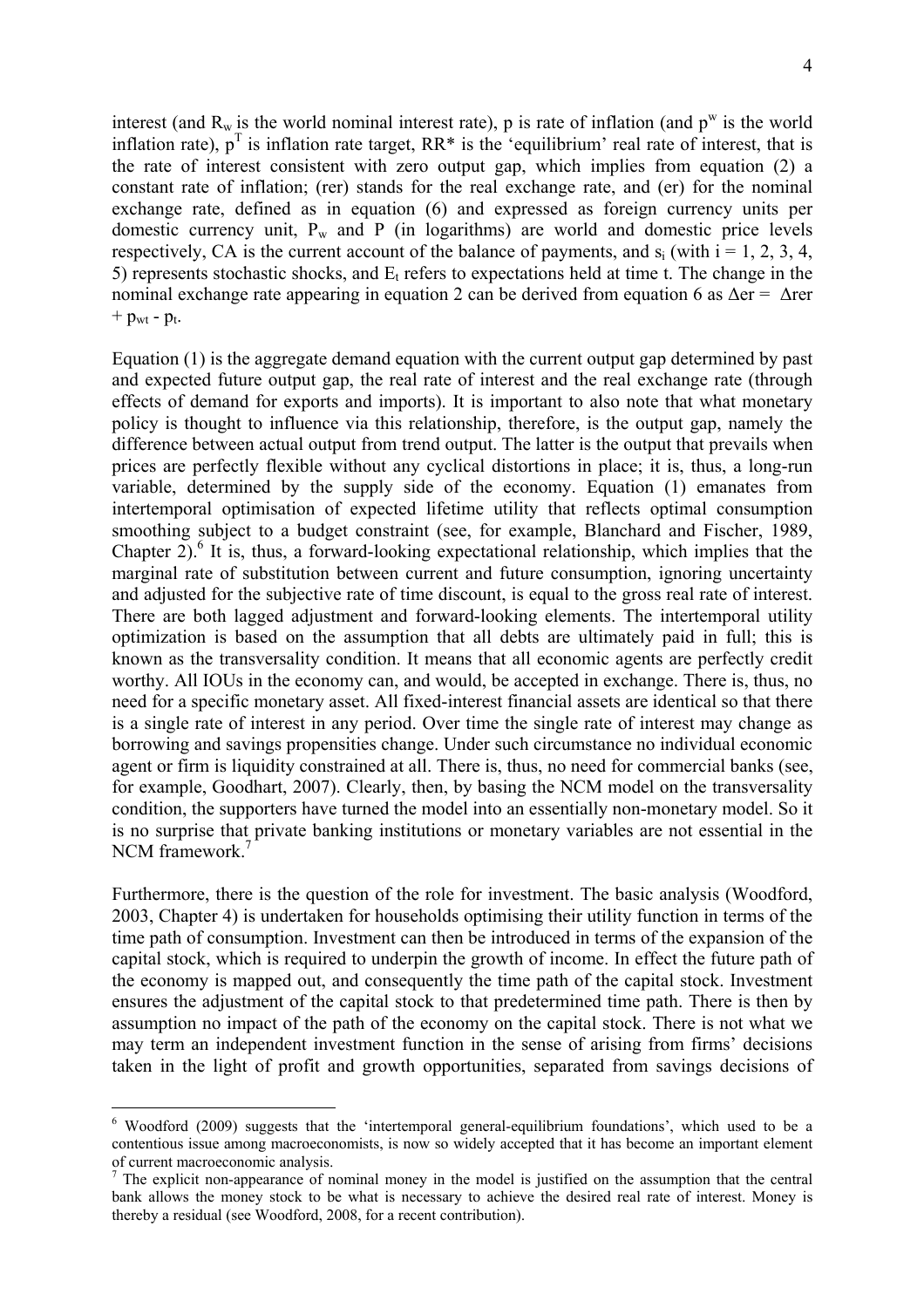households. Woodford (op. cit.) summarizes the argument rather well when he suggests that "One of the more obvious omissions in the basic neo-Wicksellian model ..... is the absence of any effect of variations in private spending upon the economy's productive capacity and hence upon supply costs in subsequent periods" (Woodford, 2003, p. 352).

Equation (2) is a Phillips curve with inflation based on current output gap, past and future inflation, expected changes in the nominal exchange rate, and expected world prices (and the latter pointing towards imported inflation). The model allows for sticky prices, the lagged price level in this relationship, and full price flexibility in the long run. It is assumed that  $b_2$  +  $\mathbf{b}_3 + \mathbf{b}_4 = 1$  in equation (2), thereby implying a vertical Phillips curve.<sup>[8](#page-4-0)</sup> The real exchange rate affects the demand for imports and exports, and thereby the level of demand and economic activity. The term  $E_t$  ( $p_{t+1}$ ) in equation (2) captures the forward-looking property of inflation. It actually implies that the success of a Central Bank to contain inflation depends not only on its current policy stance but also on what economic agents perceive that stance to be in the future. The assumption of rational expectations is important in this respect. Agents are in a position to know how the economy works and the consequences of their actions that take place today for the future. This implies that economic agents know how monetary authorities would react to macroeconomic developments, which influence their actions today. In this sense the practice of modern central banking can be described as the management of private expectations. Consequently, the term  $E_t(p_{t+1})$  can be seen to reflect central bank credibility. If a central bank can credibly signal its intention to achieve and maintain low inflation, then expectations of inflation will be lowered and this term indicates that it may be possible to reduce current inflation at a significantly lower cost in terms of output than otherwise. In this way monetary policy operates through the expectations channel.<sup>[9](#page-4-1)</sup>

Equation (3) is a monetary-policy rule, where the nominal interest rate is based on expected inflation, output gap, deviation of inflation from target (or 'inflation gap'), and the 'equilibrium' real rate of interest. The lagged interest rate (often ignored in the literature) represents interest rate 'smoothing' undertaken by the monetary authorities. Equation (3), the operating rule, implies that 'policy' becomes a systematic adjustment to economic developments in a predictable manner. Inflation above the target leads to higher interest rates to contain inflation, whereas inflation below the target requires lower interest rates to stimulate the economy and increase inflation. In the tradition of Taylor rules (Taylor, 1993, 1999, 2001), the exchange rate is assumed to play no role in the setting of interest rates (except in so far as changes in the exchange rate have an effect on the rate of inflation which clearly would feed into the interest rate rule). The monetary policy rule in equation 3 embodies the notion of an equilibrium rate of interest, labelled as RR\*. Equation (3) indicates that when inflation is on target and output gap is zero, the actual real rate set by monetary policy rule is equal to this equilibrium rate. This implies that provided that the Central Bank has an accurate estimate of RR<sup>\*</sup> then it appears that the economy can be guided to an equilibrium of the form of a zero output gap and constant inflation (at an interest rate equal to the pre set target). In this case, equation (1) indicates that aggregate demand is at a level that is consistent with a zero output gap. In a private sector economy, this would imply that the real interest rate RR\* brings equality between (*ex ante*) savings and investment. This

 $\overline{a}$ 

<span id="page-4-0"></span><sup>&</sup>lt;sup>8</sup> The assumption of a vertical long-run Phillips curve implies no voluntary unemployment. This is clearly not acceptable, as some contributors have pointed out (see, for example, Blanchard, 2008). The way to introduce unemployment into the NCM model is still to be undertaken.

<span id="page-4-1"></span><sup>&</sup>lt;sup>9</sup> The view that credibly anchoring inflation expectations, which produces a more favourable trade-off between inflation and economic activity has been criticised as failing to explain persuasively why it is so important. It fails to demonstrate whether price setters change their decisions on the basis of what their expectations of inflation would be in the future (Blanchard, 2008, p. 21).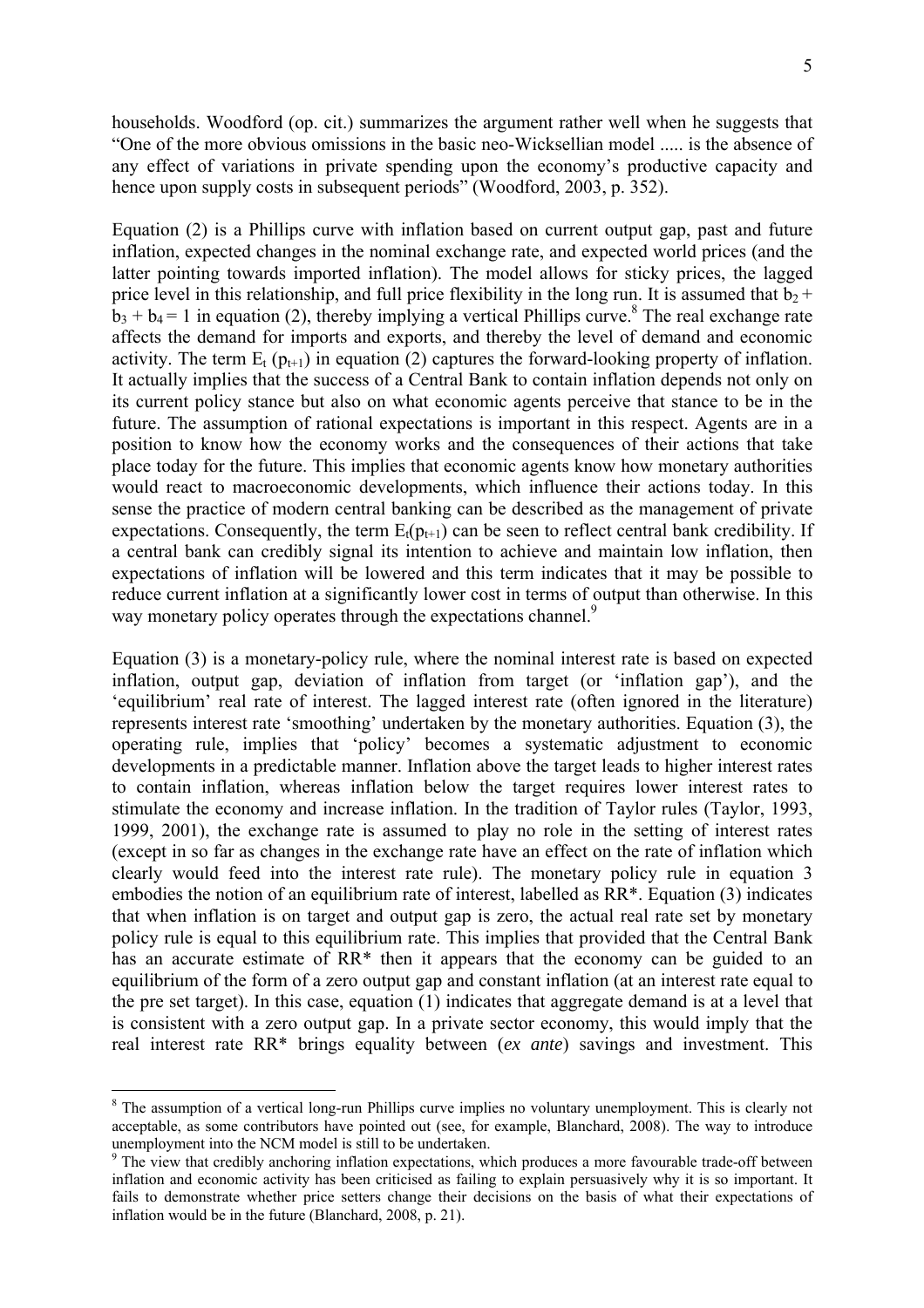equilibrium rate of interest corresponds to the Wicksellian 'natural rate' of interest, which equates savings and investment at a supply-side equilibrium level of income.

Equation (4) determines the exchange rate as a function of the real interest rate differentials, current account position, and expectations of future exchange rates (through domestic factors such as risk premiums, domestic public debt, the degree of credibility of the inflation target, etc.). Equation (5) determines the current account position as a function of the real exchange rate, domestic and world output gaps; and equation (6), which expresses the nominal exchange rate in terms of the real exchange rate. There are six equations and six unknowns: output, interest rate, inflation, real exchange rate, current account, and nominal exchange rate defined as in (6). Exchange rate considerations are postulated (as in equation 3) not to play any direct role in the setting of interest rates by the Central Bank.<sup>10</sup>

# **2.2 NCM Policy Implications**

The major economic policy implication of the NCM is that monetary policy has been upgraded in the form of interest rate policy, where a major objective of policy is "maintaining price stability" (King, 2005, p. 2).<sup>11</sup> This policy is undertaken through Inflation Targeting (IT). Fiscal policy, by contrast, should only be concerned with possibly broadly balancing government expenditure and taxation, effectively downgrading its importance as an active instrument of economic policy. This is an assumption based on the usual arguments of crowding out of government deficits and thus the ineffectiveness of fiscal policy (see, however, Arestis and Sawyer, 2003, for a critique and a different view).

An important assumption that permits monetary policy to have the effect that it is assigned by the NCM, is the existence of temporary nominal rigidities in the form of sticky wages, prices and information, or some combination of these frictions. So that, the Central bank by manipulating the nominal rate of interest is able to influence real interest rates and hence real spending in the short run.<sup>12</sup> A further important aspect of IT is the role of 'expected inflation' embedded in equation (3). The inflation target itself and the forecasts of the central bank are thought of as providing a strong steer to the perception of expected inflation. Given the lags in the transmission mechanism of the rate of interest to inflation, and the imperfect control of inflation, inflation forecasts become the intermediate target of monetary policy in this framework where the ultimate target is the actual inflation rate (Svensson, 1997, 1999). Under these circumstances, "The central bank's forecast becomes an explicit intermediate target. Inflation targeting can then be viewed as a monetary policy framework under which policy decisions are guided by expected future inflation relative to an announced target" (Agénor, 2002, p. 151). Furthermore, the target and forecasts add an element of transparency seen as a paramount ingredient of IT. Consequently, inflation forecasting is a key element of IT. It is, indeed, argued that it represents a synthesis of simple monetary rules and discretionary monetary policy, and as such it constitutes an improvement over targeting monetary aggregates and weaker versions of IT (Woodford, 2007). This inflation-forecast IT, however, entails a serious problem, which is due to the large margins of error in forecasting inflation; this can damage the reputation and credibility of central banks.

<span id="page-5-0"></span> $10$  This treatment of the exchange rate has been criticised; see for example Angeriz and Arestis (2007).

<span id="page-5-1"></span><sup>&</sup>lt;sup>11</sup> King (2005) also argues that "Far from being ineffective, a monetary policy aimed at price stability has proved to be the key to successful management of aggregate demand" (p. 2). However, the experience since the credit crunch of August 2007 does not seem to validate this claim.<br><sup>12</sup> It should be noted that although a great deal of work has been undertaken on monetary policy in the presence

<span id="page-5-2"></span>of nominal rigidities, the same could not be said for fiscal policy. No satisfactory theory of fiscal policy has emerged so far under the assumption of nominal rigidities (see, also, Blanchard, 2008).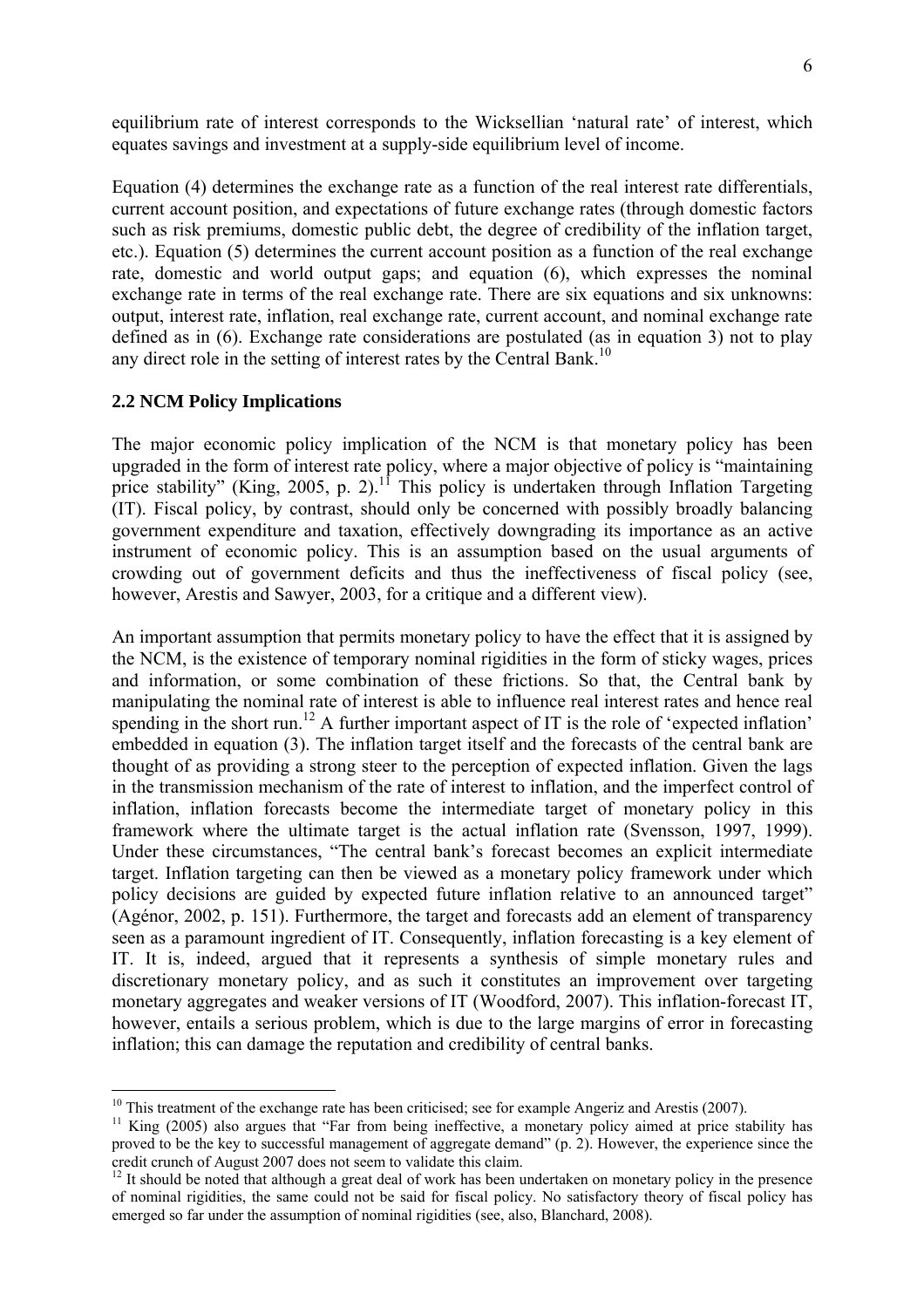The problem just alluded to, though, is contained to some extent by utilizing a probabilistic approach under these circumstances (the so-called 'fan chart' of the Bank of England in the UK) to present inflation forecasts can alleviate potentially the reputation and credibility problems. The central bank by signalling the uncertainty inherent in economic forecasts can contain the potential damage to its reputation and credibility. But there is still the problem of how interest-rate projections are undertaken. The two types already used by Central Banks, constant-interest-rate projections or projections based on market expectations, are

problematic as Woodford (2007) highlights. The main problem common to both approaches to projections is that the nominal interest rate will remain fixed in the future regardless of how inflation evolves in the first case, or that it is exogenously fixed again unaffected by inflation in the second case. Either projection cannot be sustained. Woodford (2007) suggests that a way forward would be the adoption of a forecast-IT approach, which would also be concerned with output stabilization. But even in this approach the problems just alluded to would still be there. Still, there can be a self-justifying element though to inflation forecasting in so far as inflation expectations build on forecasts, which then influence actual inflation. The centrality of inflation forecasts in the conduct of this type of monetary policy represents a major challenge to countries that pursue IT.

There is still the question of the extent to which NCM is useful for policy analysis. Chari et al. (2008) argue that NCM-type of models is not useful for policy analysis. From the point of view of this contribution the relevant criticism applies to the use of equation (3), and the manipulation of the short-term rate of interest for monetary policy purposes. The assumption is that the short-term rate of interest is stationary and ergodic. This assumption implies of course that the long-term rate of interest is smoother than what the data reveal. This implies that NCM models do not identify the source of inflation persistence and expectations accurately and as such conclusions on the costs of disinflation are not accurate. The NCM policy advice is thereby erroneous.

# **3. Assessing the NCM from a Keynesian Perspective**

A number of arguments have emerged from previous assessment exercises of the NCM framework and of the IT policy as implemented in a number of countries. It is worth summarizing the arguments that relate to this contribution. Low inflation and price stability do not always lead to macroeconomic stability (Angeriz and Arestis, 2007, 2008). Insufficient attention is paid to the exchange rate (Angeriz and Arestis, 2007). There is insufficient evidence for a long-run vertical Phillips curve (Juselius, 2008). There is insufficient evidence that NAIRU is unaffected by aggregate demand and economic policy (Arestis et al., 2007) and by flexible labour markets (Arestis and Sawyer, 2007). Countries that do not pursue IT policies have done as well as the IT countries in terms of the impact of IT on inflation and locking-in inflation expectations at low levels of inflation (Angeriz and Arestis, 2007, 2008). Insufficient evidence to downgrade fiscal policy (Angeriz and Arestis, 2009). Insufficient evidence that the NCM theoretical propositions are validated by the available empirical evidence (Arestis and Sawyer, 2004b, 2008). The IT policy framework can only pretend to tackle demand-pull inflation but not cost-push inflation (Arestis and Sawyer, 2009). The recent August 2007 credit crunch episode has vividly testified to this problem of the NCM economic policy aspect.

In what follows we deal with two further criticisms: the absence of banks and monetary aggregates in the NCM theoretical framework; and with the equilibrium real rate of interest. We begin with the case of no banks and no money in the NCM model.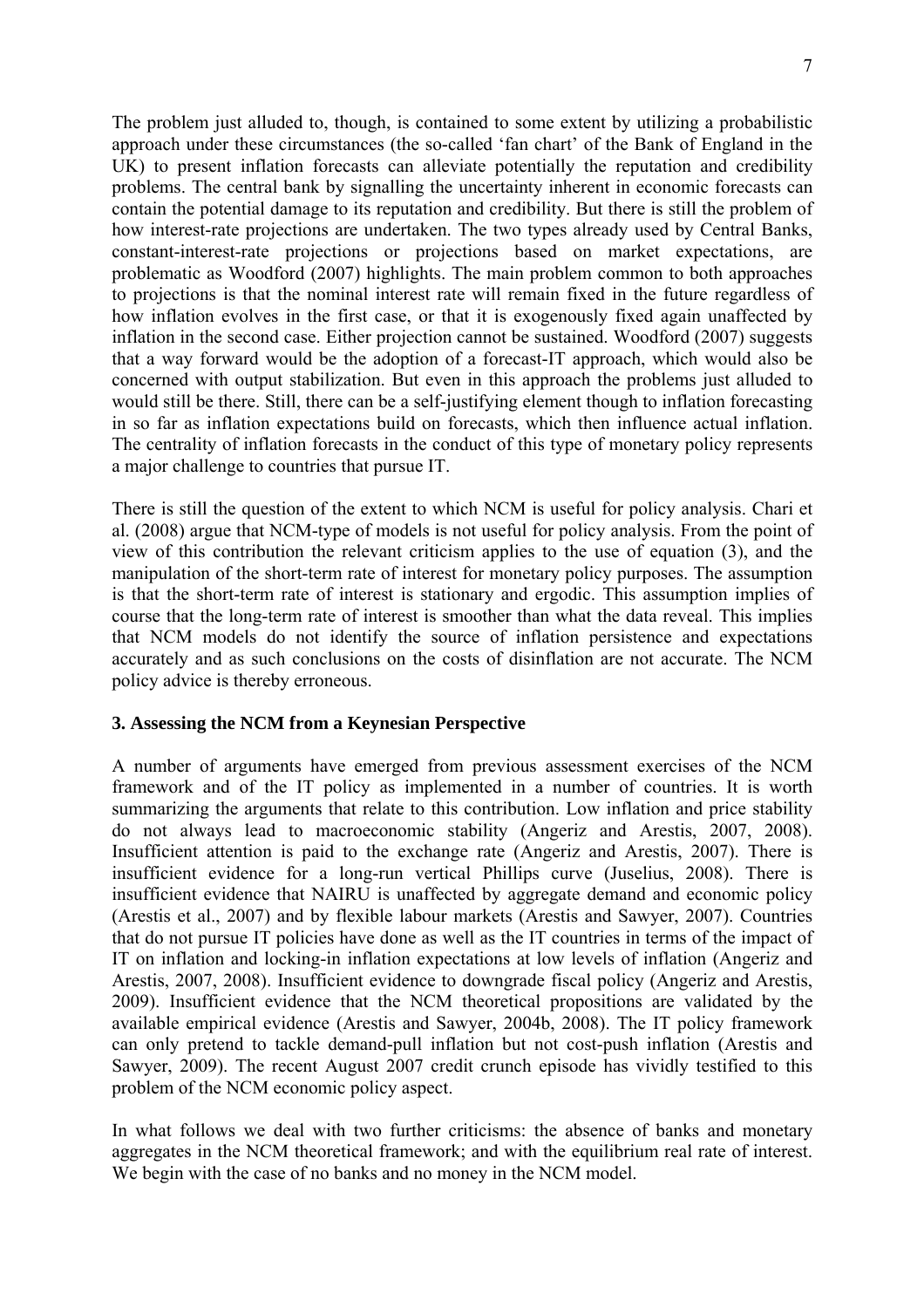### **3.1 No Banks, No Money**

 $\overline{a}$ 

As explained above, the NCM model is characterised by an interest-rate rule, where the money market and financial institutions are typically not mentioned let alone modelled. The downgrading of monetary aggregates in NCM models has gone too far even for nonmonetarists (see, for example, Goodhart, 2007). It is also the case that in the NCM model there is no mention of banks in the analysis. It has been noted that in the major text of Woodford (2003) banks make no appearance in the index (Goodhart, 2004). But, then, banks and their decisions play a considerably significant role in the transmission mechanism of monetary policy. Furthermore, decisions by banks as to whether or not to grant credit plays a major role in the expansion of the economy, in the sense that a failure of banks to supply credit would imply that expansion of expenditure cannot occur. It is also the case that in the real world many economic agents are liquidity constrained. They do not have sufficient assets to sell or the ability to borrow. Their expenditures are limited to their current income and few assets, if any. Consequently, this perfect capital market assumption, which implies the absence of credit rationing (meaning that some individuals are credit constrained), means that the only effect of monetary policy would be a 'price effect' as the rate of interest is changed. The parts of the transmission mechanism of monetary policy, which involve credit rationing and changes in the non-price terms on which credit is supplied, are excluded by assumption.

There is also the question of risk and uncertainty and the assumption of a single interest rate (Goodhart, 2007). The perceived riskiness of borrowers and uncertainty clearly implies that a single interest rate cannot capture reality. A whole schedule of interest rates is more appropriate and realistic. In the downswing of the cycle official interest rates decline but risk premia rise. It thereby becomes ambiguous as to the way interest rates move. In the upswing of the cycle, official interest rates rise on the whole, but risk premia fall. It would be wise to cross-check for the combined effects of official changes in the rate of interest and risk aversion. This, it is argued, can be undertaken by studying the time path of money and credit aggregates (Goodhart, 2007). These observations clearly suggest that there is a disjuncture between the NCM analysis and the role of monetary policy. The NCM model is thereby incomplete and unsuitable for monetary-policy analysis. Indeed, it leaves open the underlying question of how the central bank manages to fix the chosen interest rate" (Friedman, 2003, p. 6).

More specifically, the prominent reasons for such uneasiness normally referred to are the absence of any role for financial intermediation and monetary aggregates, and, also, distinctions among short-term interest rates that play different roles in the transmission mechanism of monetary policy (Canzoneri et al., 2008; Goodfriend et el., 2006). The interesting question is what would happen if banks and money markets were to be incorporated in the NCM framework. Two issues become very relevant: the first is the extent to which the NCM model would then give a more accurate account of macroeconomic behaviour; and the second would be the role of monetary aggregates in such an extended model. Canzoneri et al. (2008) have undertaken such an exercise[.13](#page-7-0) The 'standard' NCM model, with no banks and monetary aggregates, essentially Ricardian so that fiscal and debt management policies play no important role, is compared with a similar 'enlarged' model, which is endowed by including banks that create deposits and make loans along with a non-Ricardian element that gives fiscal policy some role. The enlarged NCM model introduces real money balances (essentially cash and bank deposits, the M2 definition of money, which

<span id="page-7-0"></span><sup>&</sup>lt;sup>13</sup> Another paper that has put forward a model with banks and money is Goodfriend and McCallum (2006). While there are differences with the Canzoneri et al. (2008) paper, the two studies are complementary to each other.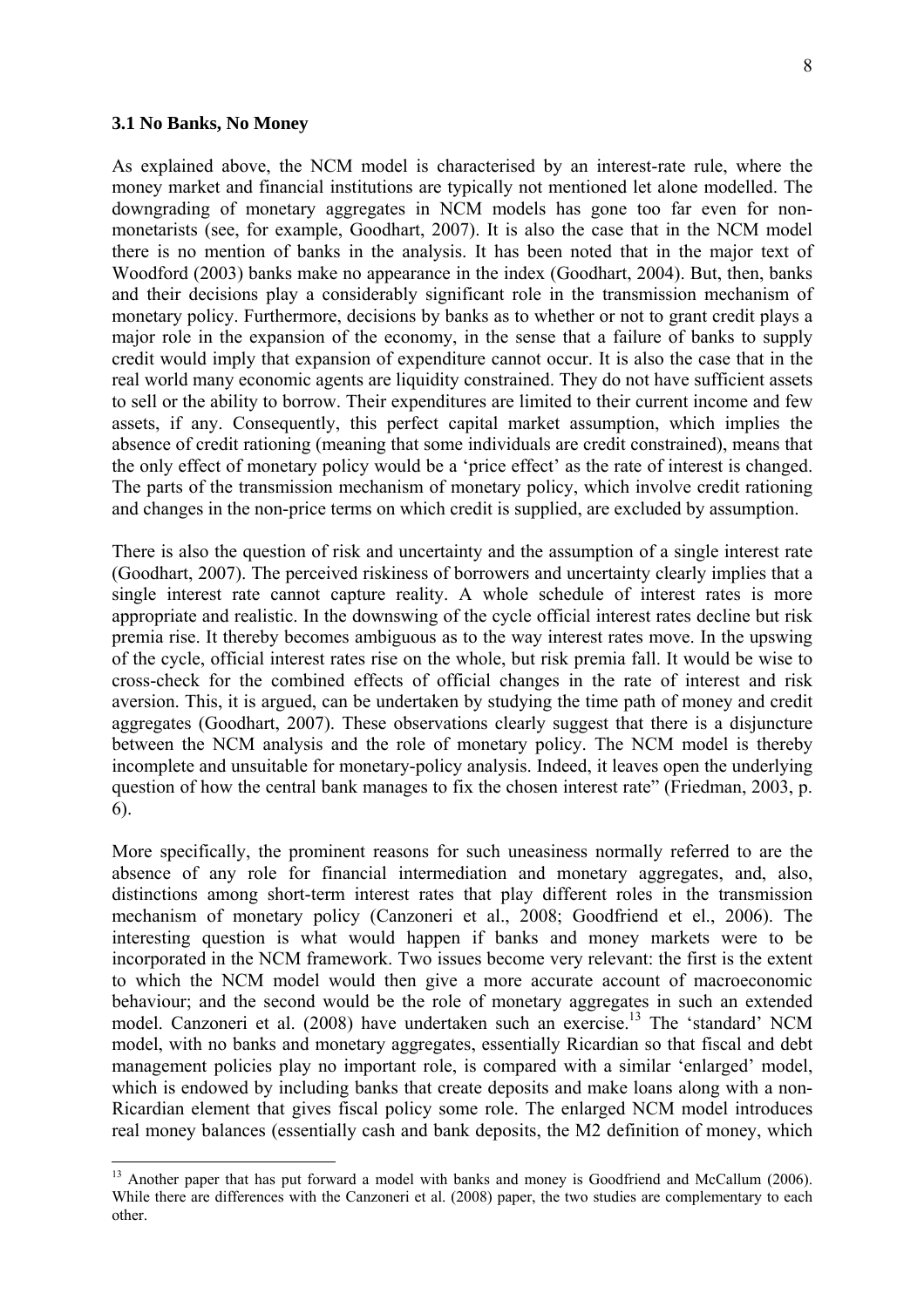is used for transaction purposes), and real government bond holdings (on the assumption that economic agents use government bonds to manage their liquidity) in the representative household's utility function. In this sense, the enlarged NCM model is a more complete modelling of the economy than the standard NCM model. The enlarged NCM provides for bank deposits and loans, where bank loans may affect aggregate demand and supply, it brings a role for government bonds in household and bank liquidity, and provides an endogenous spread between the money market rate in the central bank's interest-rate rule and the rate of return in the representative agent utility function. Clearly, the standard NCM model is a less complete modelling of the economy but it has the virtue of simplicity and gives in this view an adequate account of macroeconomic behaviour.

Canzoneri et al. (2008) calibrate the two models in an attempt to ascertain the extent of the their differences. The unconditional moments generated by the models are compared and contrasted. Impulse response functions are utilized to study how various shocks infiltrate through the model economies. As one might expect, differences do prevail but two are the most relevant for the purposes of our contribution. A bond-financed change in government spending has a bigger and more persistent effect on inflation in the enlarged model than in the standard model. Monetary indicators are useful in forecasting inflation in the enlarged NCM model; not so in the standard NCM model. Still, the authors do not recommend M2-targeting monetary policy. This is so since a broader measure of liquidity that is shown to be a more reliable indicator of inflation than simply M2. But it is readily admitted that this is a controversial proposition that deserves more careful scrutiny. In this sense, Goodhart (2007) is right to suggest that "the rate of growth of bank lending to the private sector is a more important monetary aggregate than broad money itself" (p. 12).

The next compelling question is how real money balances should enter equation (1). This can be undertaken through the assumption that marginal utility of consumption depends on real money balances. The standard way is to resort to the money-in-the-utility function models, whereby real money balances are supposed to affect the marginal utility of consumption and, therefore, as such enter equation (1) in the above six-equation model. This is the nonseparability principle. A utility function is additively separable between consumption and real money balances if it can be separated into two functions, one containing only consumption and the other only money. If the utility function is not additively separable then real balances will enter equation (1). Early evidence produced by Kremer et al. (2003) in the case of Germany, supports the non-separability assumption. Subsequent studies, however, reach the opposite conclusion. The empirical work undertaken by Ireland (2004), Andres et al. (2006) and Jones and Stracca (2008) suggests that there is little evidence that supports the inclusion of real money balances in equation (1) in the cases of the US, the euro area and the UK. Friedman (2003) appears to be correct when he argues that without "integrating the credit markets into both the theoretical and the practical analysis of monetary policy is going to be harder"  $(p, 6)$ .

### **3.2 The Equilibrium Real Rate of Interest**

The equilibrium real rate of interest plays a crucial role in the NCM. The discrepancy between actual and the equilibrium rate of interest has been termed the real interest rate gap and can be used to evaluate the stance of monetary policy. It is thereby a useful theoretical concept in the analysis of the relationship between the independence of monetary policy and economic fluctuations (Weber et al., 2008). In terms of the six equations above, and equation (3) in particular, it is clear that the equilibrium real rate of interest secures output at the supply equilibrium level (zero output gap) consistent with constant inflation. Another way of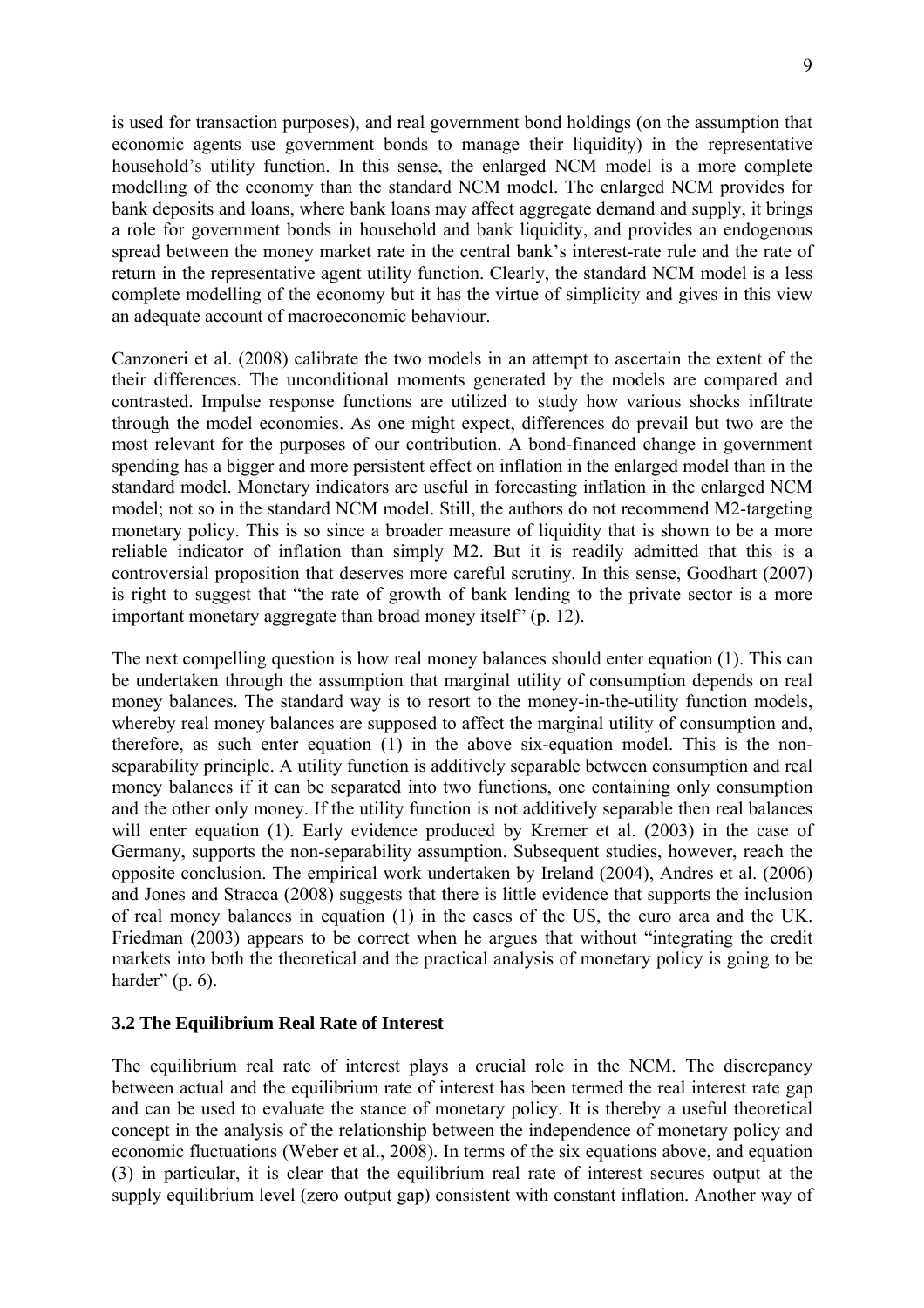putting this result is to say that when the real rate of interest is reached, then there is no problem of deficient (or indeed excessive) aggregate demand. The real interest rate is at an equilibrium level of RR\*. This equilibrium rate is often seen to correspond to what is called the Wicksellian 'natural rate' of interest. Wicksell (1898) distinguished between the money rate of interest (as observed) and the 'natural rate' of interest, which was the interest rate that was neutral to prices in the [real market](http://en.wikipedia.org/w/index.php?title=Real_market&action=edit), and the interest rate at which [supply and demand](http://en.wikipedia.org/wiki/Supply_and_demand) in the real market was at equilibrium. Although it is not self-evident from the model outlined above, this 'natural rate' of interest equates savings and investment and does so at a zero output gap. This is implicitly assumed to be consistent with the full employment of labour in that flexible real wages would permit the labour market to clear with full employment compatible with the zero output gap.

In his *Treatise on Money*, Keynes (1930) accepted the notion of the 'natural rate of interest'. He argued there: "Following Wicksell, it will be convenient to call the rate of interest which would cause the second term of our fundamental equation to be zero the *natural rate* of interest, and the rate which actually prevails the *market rate* of interest. Thus the natural rate of interest is the rate at which saving and the value of investment are exactly balanced, so that the price level of output as a whole ... exactly corresponds to the money rate of the efficiency earnings of the factors of production. Every departure of the market rate from the natural rate tends, on the other hand, to set up a disturbance of the price level by causing the second term of the second fundamental equation to depart from zero. We have, therefore, something with which the ordinary quantity equation does not furnish us, namely, a simple and direct explanation why a rise in the bank rate tends, in so far as it modifies the effective rates of interest, to depress price levels" (p. 139).

However, in *The General Theory of Employment, Interest and Money* (GT in short), Keynes (1936) explicitly rejects the idea of a unique natural rate of interest, and in effect argues that there is a natural rate of interest corresponding to each level of effective demand, which would bring savings and investment into balance. "In my *Treatise on Money* I defined what purported to be a unique rate of interest, which I called the natural rate of interest - namely, the rate of interest which, in the terminology of my *Treatise*, preserved equality between the rate of saving (as there defined) and the rate of investment ….. I had, however, overlooked the fact that in any given society there is, on this definition, a *different* natural rate of interest for each hypothetical level of employment. And, similarly, for every rate of interest there is a level of employment for which the rate is the 'natural' rate, in the sense that the system will be in equilibrium with that rate of interest and that level of employment. Thus it was a mistake to speak of the natural rate of interest or to suggest that the above definition would yield a unique value for the rate of interest irrespective of the level of employment. I had not then understood that, in certain conditions, the system could be in equilibrium with less than full employment" (Keynes, 1936, pp. 242-243). Keynes (op. cit.) went on to argue that "If there is any such rate of interest, which is unique and significant, it must be the rate which we might term the *neutral* rate of interest, namely, the natural rate in the above sense which is consistent with full employment, given the other parameters of the system; though this rate might be better described, perhaps, as the *optimum* rate ….. The above gives us, once again, the answer to the question as to what tacit assumption is required to make sense of the classical theory of the rate of interest. This theory assumes either that the actual rate of interest is always equal to the neutral rate of interest in the sense in which we have just defined the latter, or alternatively that the actual rate of interest is always equal to the rate of interest which will maintain employment at some specified constant level. If the traditional theory is thus interpreted, there is little or nothing in its practical conclusions to which we need take exception. The classical theory assumes that the banking authority or natural forces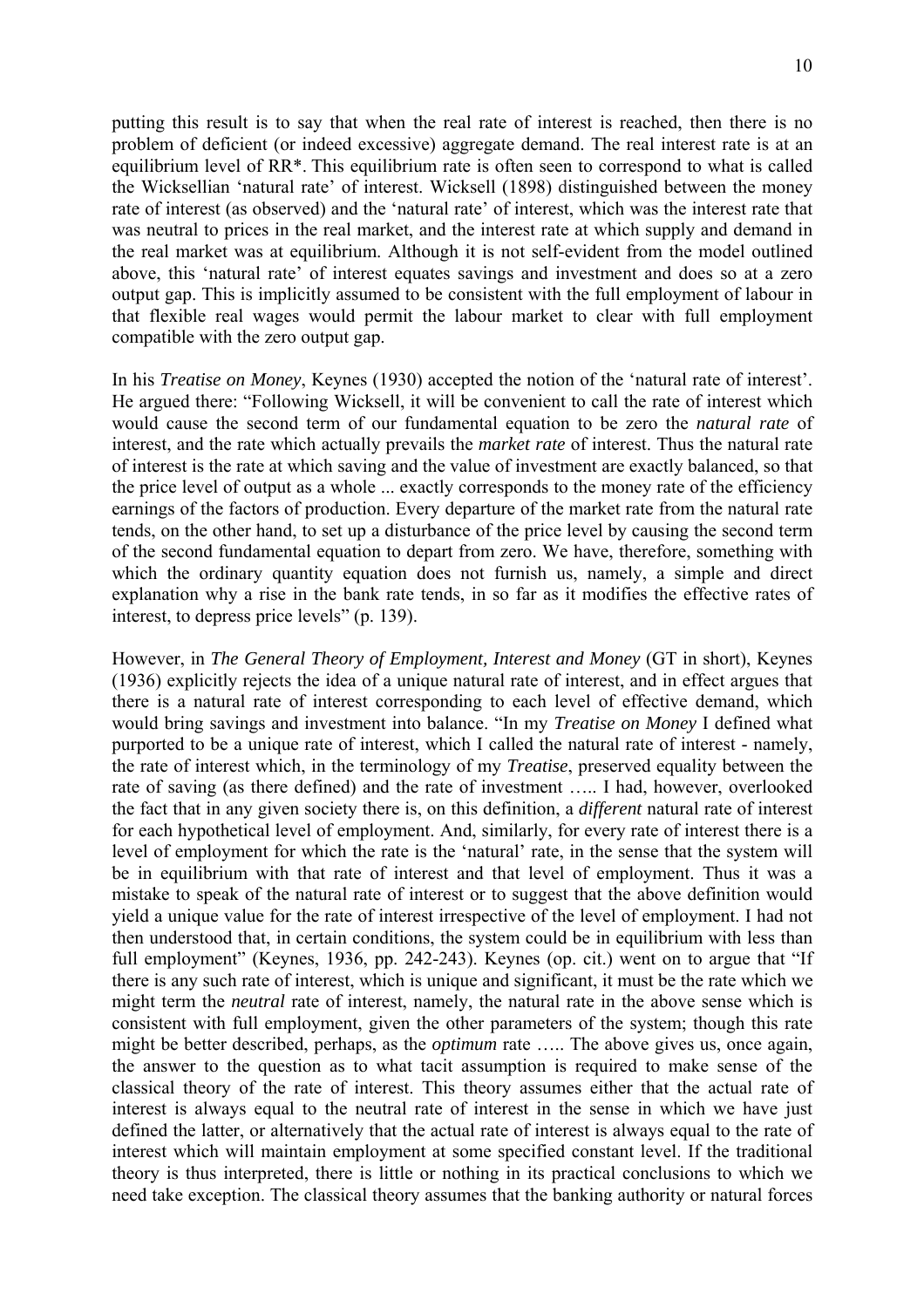cause the market-rate of interest to satisfy one or other of the above conditions" (pp. 243- 244).

The NCM model portrays an economy in which the interest rate can be adjusted to secure equilibrium in terms of a zero output gap and a balance between aggregate demand and aggregate supply (alternatively between planned savings and planned investment). The rate at which this materialises is, to repeat, the real equilibrium rate of interest. This is an 'anchor' or benchmark for monetary policy and corresponds to the intercept in equation (3). But it is the case that a shift in the state of confidence and expectations leading to a shift in the investment schedule would lead to a shift in the real equilibrium rate of interest. Arestis and Sawyer (2008), show that any real equilibrium rate of interest would be defined for a specific fiscal stance, specific world demand and specific set of 'animal spirits' influencing investment, in addition to preferences and technology. Another example is the study by Laubach and Williams (2001), where it is demonstrated through the use of the Kalman filter technique that RR\* estimates vary 'one-to-one' with changes in the trend growth rate of potential output. As the factors suggested in these studies vary so will the real rate of interest. It is, thus, the case that equation (3) requires the policymaker to take a view and formulate policy on the basis of implicit assumptions regarding the real rate of interest (Orphanides and Williams, 2002). Consequently, there is the real difficulty and uncertainty that relate to establishing robust estimates of the monetary rules of the type summarised in equation (3).

Furthermore, the real equilibrium rate of interest should be readily computable from actual economic data. Such data should be available with sufficient precision and whenever the need is there. Weber et al. (2008) demonstrate persuasively that although the real rate of interest could play an important role in the conduct of current monetary policy there are serious problems with it. There is the problem with the interest rate gap that "is not a sufficient *summary variable reflecting the overall pressure on inflation* in the sense that it captures all possible determinants of price changes" (p. 13). Cost-push shocks is a significant source to inflation and an important element of inflation information to monetary policymakers; but it "is not mirrored by the natural rate of interest" (p. 13). Furthermore, the empirical estimates for RR\* are extremely imprecise, so that the real equilibrium rate of interest "is not readily computable from observable economic data" (p. 13). This problem is prevalent however method might be used for estimating the real equilibrium rate of interest.<sup>14</sup> In Arestis and Chortareas (2008) a more theory-oriented approach is pursued, which attempts to quantify the US RR\* as it emerges from a Dynamic Stochastic General Equilibrium (DSGE) framework. Here again a time-varying measure of the equilibrium real interest rate is arrived at; this rate responds to preferences and technology shocks and as such it is time varying. In view of the difficulties that relate to the real rate of interest as just discussed, two problems are serious enough. The first is what emerges from the Weber et al. (2008) analysis, namely "the natural rate cannot be a surrogate for a detailed analysis of the real and monetary forces relevant to the identification of risks to price stability" (p. 13). The second problem is that in view of the problems identified in this section, a great deal of discretion should be applied in the conduct of monetary policy. But, then, the degree of discretion required might not be compatible with the IT theoretical principles.

 $\overline{a}$ 

<span id="page-10-0"></span><sup>&</sup>lt;sup>14</sup> As Weber et al. (2008) note, the various approaches utilized to estimate  $RR*$  may be categorized as follows: "(i) (univariate) filtering approaches, (ii) structural econometric models ….., and (ii) fully-fledged equilibrium models with microeconomic foundations" (p. 9).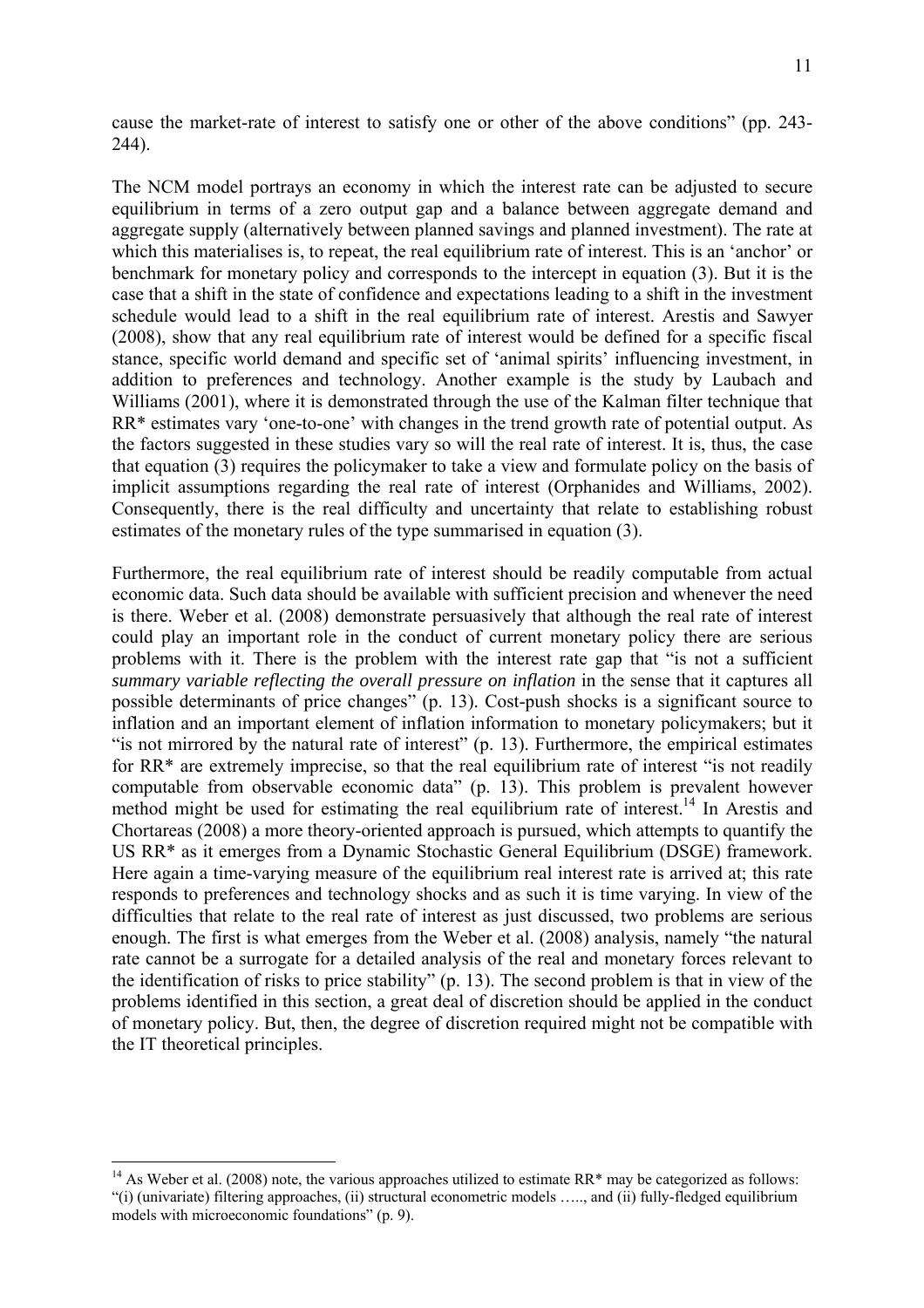## **4. Summary and Conclusions**

This contribution has attempted to highlight the main characteristics of what has come to be known as the New Consensus in Macroeconomics. The acronym Consensus is very interesting for it pinpoints that a rare level of agreement among economists of the traditional persuasion on macro issues has been achieved. Such a consensus has not been witnessed since the late 1960s/early 1970s when the first consensus was in place, the neoclassical synthesis with its focus on the IS/LM model.

NCM has been generally analysed under the assumption of a closed economy. This paper has dealt with the open economy NCM where the role of the exchange rate provides an additional channel of monetary policy. Not only has this paper attempted to clarify the main features of the NCM but it has also focused on its main policy implications.

In doing so the paper has also critically raised a number of issues with both the NCM's theoretical foundations, as well as with its monetary policy, which is of course the IT framework. On both accounts, we find that a number of problems and weaknesses are present. This suggests that a great deal more research is necessary to tackle the issues raised in this contribution.

# **References**

Agénor, P. (2002), "Monetary Policy Under Flexible Exchange Rates: An Introduction to Inflation Targeting", in N. Loayza and N. Soto (eds.), *Inflation Targeting: Design, Performance, Challenges*, Central Bank of Chile: Santiego, Chile.

Andres, J., Lopez-Salido, J.D. and Valles, J. (2006), "Money in an Estimated Cycle Model of the Euro Area", *Economic Journal*, 116(511), 457-477.

Angeriz, A. and Arestis, P. (2007), "Monetary Policy in the UK", *Cambridge Journal of Economics*, 31(6), 863-884.

Angeriz, A. and Arestis, P. (2008), "Assessing Inflation Targeting Through Intervention Analysis", *Oxford Economic Papers*, 60(2), 293-317.

Angeriz, A. and Arestis, P. (2009), "The Consensus View on Interest Rates and Fiscal Policy: Reality or Innocent Fraud?", *Journal of Post Keynesian Economics*, Fortcoming.

Arestis, P. (ed.), (2007a), *Is There a New Consensus in Macroeconomics?*, Houndmills, Basingstoke: Palgrave Macmillan.

Arestis, P. (2007b), "What is the New Consensus in Macroeconomics?", chapter 2 in P. Arestis (2007a).

Arestis, P., Baddeley, M. and Sawyer, M.C. (2007), "The Relationship Between Capital Stock, Unemployment and Wages in Nine EMU Countries", *Bulletin of Economic Research*, 59(2), 125-148.

Arestis, P. and Chortareas, G. (2008), "Atheoretical and Theory-Based Approaches to the Natural Equilibrium Real Interest Rate", *Eastern Economic Journal*, 34(3), 390-405.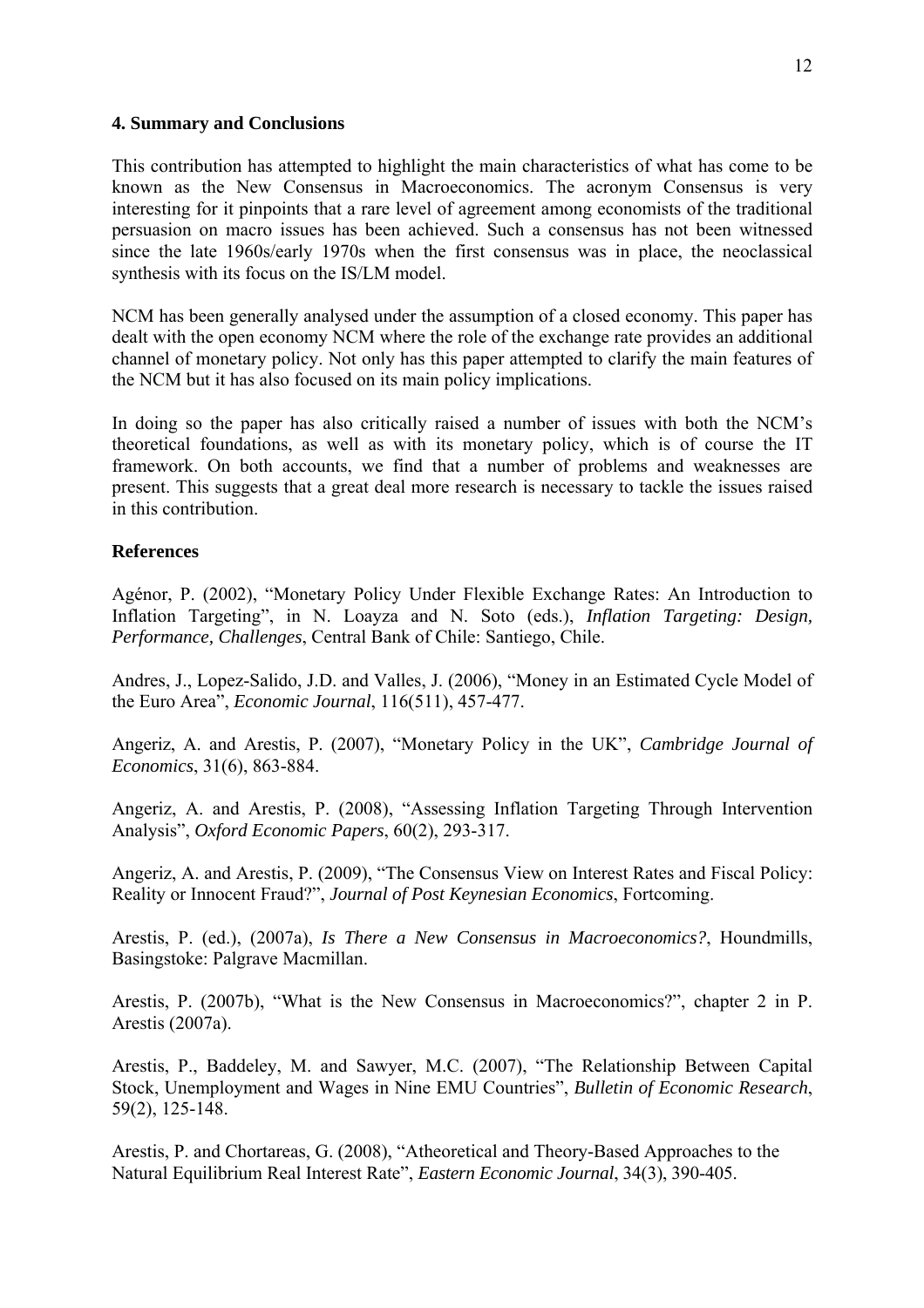Arestis, P. and Sawyer, M. (2003), 'Reinstating Fiscal Policy', *Journal of Post Keynesian Economics*, 26(1), 3-25.

Arestis, P. and Sawyer, M. (2004a), *Re-examining Monetary and Fiscal Policies in the Twenty First Century*, Cheltenham: Edward Elgar Publishing Limited.

Arestis, P. and Sawyer, M.C. (2004b), "Can Monetary Policy Affect the Real Economy?", *European Review of Economics and Finance*, 3(3), 3-26.

Arestis, P. and Sawyer, M. (2007), "Can the Euro Area Play a Stabilizing Role in Balancing the Global Imbalances?", in J. Bibow and A. Terzi (eds.), *Eurolandand the World Economy: Global Player or Global Drag*, Basingstoke: Palgrave Macmillan.

Arestis, P. and Sawyer, M.C. (2008), "A Critical Reconsideration of the Foundations of Monetary Policy in the New Consensus Macroeconomics Framework", *Cambridge Journal of Economics*, 32(5), 761-779.

Arestis, P. and Sawyer, M. (2009), "New Consensus Macroeconomics and Inflation Targeting: Keynesian Critique", *Economia e Società*, Forthcoming.

Bank of England (2005), *The Bank of England Quarterly Model*, London: Bank of England.

Blanchard, O. J. (2008), "The State of Macro", *Working Paper Series No. 08-17*, Department of Economics, Massachusetts Institute of Technology, Cambridge, Mass., USA.

Blanchard, O. J. and Fischer, S. (1989), *Lectures on Macroeconomics*, Cambridge, Mass., USA and London: The MIT Press.

Canzoneri, M., Cumby, R.E. Diba, B. and Lopez-Salido, D. (2008), "Monetary Aggregates and Liquidity in a Neo-Wicksellian Framework", *NBER Working Paper Series*, No. 14244, National Bureau of Economic Research: Cambridge, MA.

Chari, V.V., Kehoe, P.J. and McGrattan, E.R. (2008), "New Keynesian Models: Not Yet Useful for Policy Analysis", *NBER Working Paper Series*, No. 14313, National Bureau of Economic Research: Cambridge, MA.

Clarida, R., Galí, J. and Gertler, M. (1999), "The Science of Monetary Policy: A New Keynesian Perspective", *Journal of Economic Literature*, 37(4), 1661-1707.

Friedman, B.M. (2003), "The LM Curve: A Not-So-Fond Farewell", *NBER Working Paper Series*, No. 10123, National Bureau of Economic Research: Cambridge, MA.

Galí, J. and Gertler, M. (2007), "Macroeconomic Modelling for Monetary Policy Evaluation", *Journal of Economic Perspectives*, 21(4), 25-45.

Goodfriend, M. (2007), "How the World Achieved Consensus on Monetary Policy", *Journal of Economic Perspectives*, 21(4), 47-68.

Goodfriend, M. and King, R.G. (1997), "The New Neoclassical Synthesis and the Role of Monetary Policy", in B.S. Bernanke and J.J. Rotemberg (eds.), *NBER Macroeconomics Annual: 1997*, Cambridge, MA: MIT Press.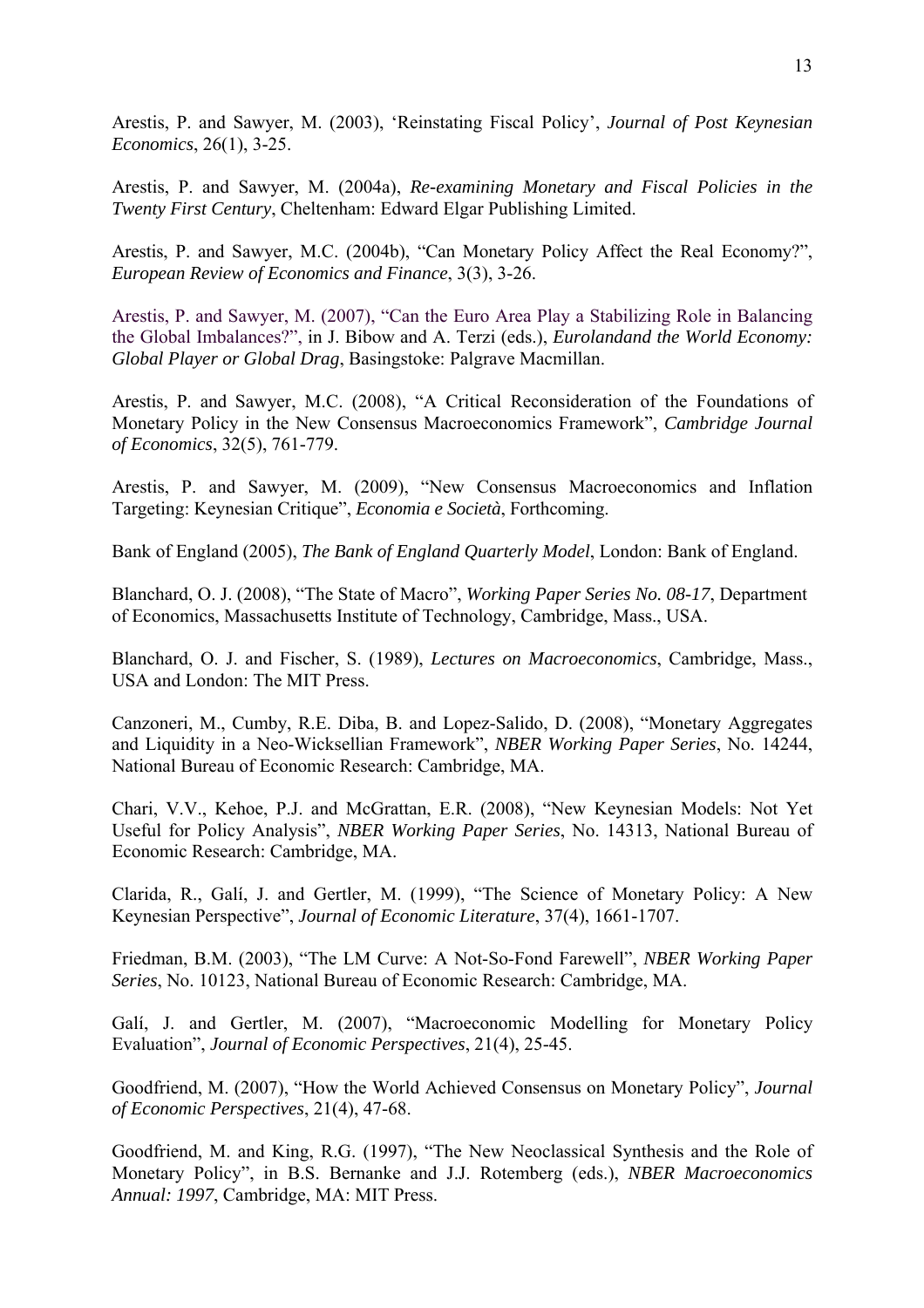Goodfriend, M. and McCallum, B. (2006), "Banking and Interest Rates in Monetary Policy Analysis: A Quantitative Exploation", Paper presented for the Carnegie-Rochester Conference Series.

Goodhart, C.A.E. (2004), Review of *Interest and Prices* by M. Woodford, *Journal of Economics*, 82(2), 195-200.

Goodhart, C.A.E. (2007), "Whatever Became of the Monetary Aggregates?", The Peston Lecture delivered in honour of Maurice, Lord Peston, Queen Mary, University of London, February 28.

Ireland, P. (2004), "Money's Role in Monetary Business Cycle", *Journal of Money, Credit and Banking*, 36(6), 969-983.

Jones, B.E. and Stracca, L. (2008), "Does Money Matter in the IS Curve? The Case of the UK", *ECB Working Paper Series*, No. 904, European Central Bank: Frankfurt am Main, Germany.

Juselius, M. (2008), "Testing the New Keynesian Model on US and Euro Area Data", Economics E-Journal, Vol. 2(1), 1-26.

Keynes, J.M. (1930), *A Treatise on Money: The Pure Theory of Money*, London: Macmillan.

Keynes, J. M. (1936), *The General Theory of Employment, Interest and Money*, London: Macmillan.

King, M. (2005), "Monetary Policy: Practice Ahead of Theory", *Mais Lecture*, Cass Business School, City University, London.

Kremer, L., Lombardo, G. and Werner, T. (2003), "Money in a New Keynesian Model Estimated with German Data", *Deutsche Bundesbank Discussion Paper Series*, No. 15/2003.

Laubach, T. and Williams, J.C. (2001), "Measuring the Natural Rate of Interest", *Finance and Economics Discussion Series 2001-56*, Washington D.C.: Federal Reserve Board.

Meyer, L.H. (2001), "Does Money Matter?", *Federal Reserve Bank of St. Louis Review*, 83(5), 1-15.

Mishkin, F.S. (1999), "International Experiences with Different Monetary Policy Regimes", *Journal of Monetary Economics*, 43(4), 579-605.

Orphanides, A. (2007), "Taylor Rules", in L. Blum and S. Durlauf (eds.), *The New Palgrave: A Dictionary of Economics*, Houndmills, Basingstoke: Palgrave Macmillan.

Orphanides, A. and Williams, J.C. (2002), "Robust Monetary Policy Rules with Unknown Natural Rates", *Brookings Papers on Economic Activity*, 2(1), 63-118.

Svensson, L.E.O. (1997), "Inflation Forecast Targeting: Implementing and Monitoring Inflation Targets", *European Economic Review*, 41(6), 1111-1146.